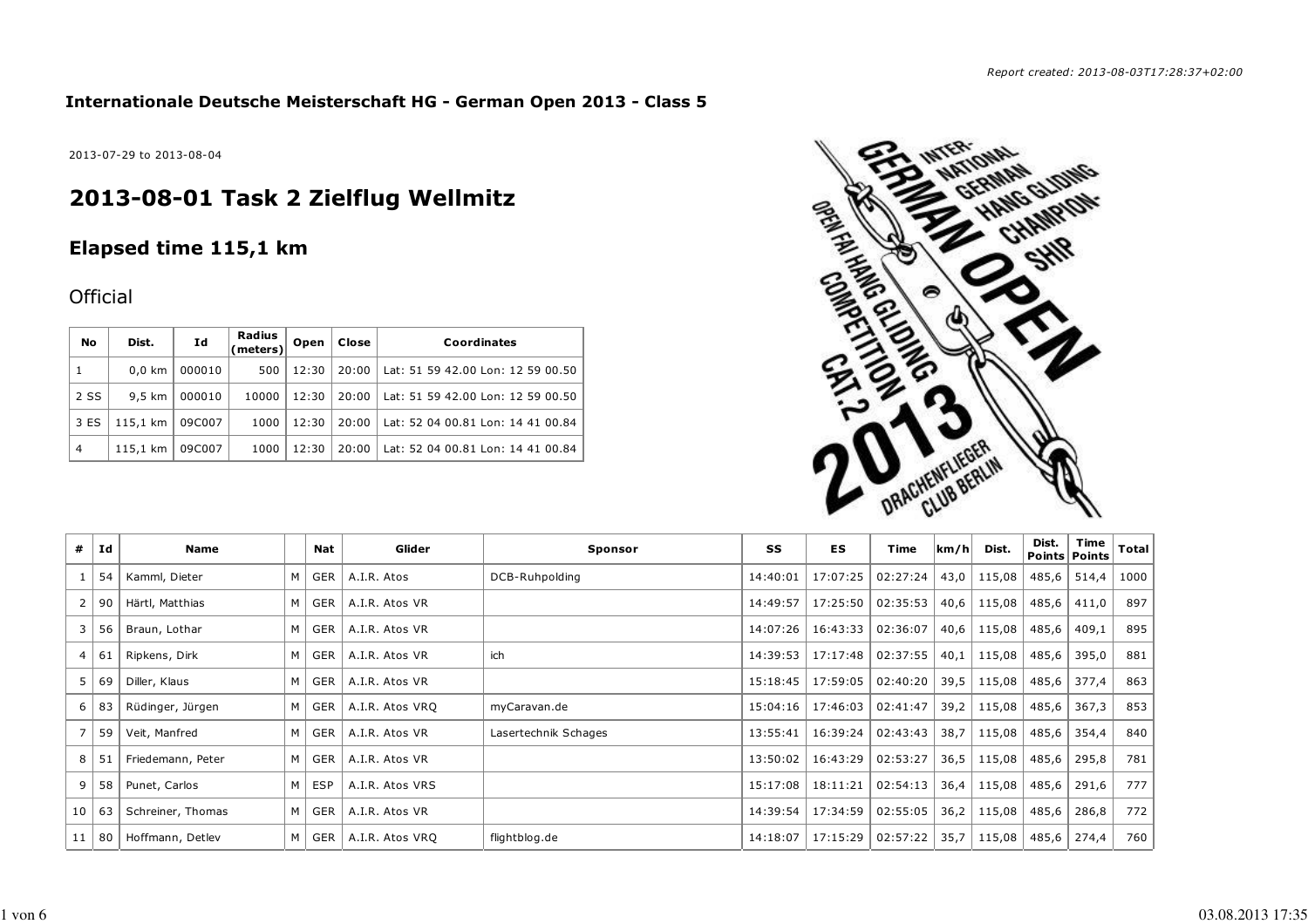| #               | Id | <b>Name</b>               |   | <b>Nat</b> | Glider                 | <b>Sponsor</b>                              | SS       | ES       | Time     | km/h | Dist.  | Dist.<br><b>Points</b> | <b>Time</b><br><b>Points</b> | <b>Total</b> |
|-----------------|----|---------------------------|---|------------|------------------------|---------------------------------------------|----------|----------|----------|------|--------|------------------------|------------------------------|--------------|
| 12              | 71 | Vaupel, Manfred           | М | GER        | A.I.R. Atos VRQ        |                                             | 14:14:43 | 17:15:58 | 03:01:15 | 35,0 | 115,08 | 485,6                  | 254,1                        | 740          |
| 13              | 55 | Raumauf, Toni             | М | AUT        | A.I.R. Atos VRQ        | "Schiachwettergarschtler"                   | 14:06:42 | 17:26:23 | 03:19:41 | 31,7 | 115,08 | 485,6                  | 166,6                        | 652          |
| 14              | 79 | Nisser, Wolfgang          | М | GER        | Fly Design Exxtacy Bi  | Kuchen-Meisterin Claudia                    | 14:52:45 | 18:13:50 | 03:21:05 | 31,5 | 115,08 | 485,6                  | 160,4                        | 646          |
| 15              | 64 | Zeyher, Jochen            | М | <b>GER</b> | A.I.R. Atos VR         |                                             | 14:05:17 | 17:34:43 | 03:29:26 | 30,3 | 115,08 | 485,6                  | 124,6                        | 610          |
| 16              | 84 | Baisch, Markus            | М | <b>GER</b> | A.I.R Atos VRS         |                                             | 14:23:30 |          |          |      | 114,08 | 483,5                  |                              | 484          |
| 17              | 77 | Vos, Jakob                | М | <b>NED</b> | A.I.R. Atos VX         | Zahnarztpraxis Niedergoersdorf              | 14:15:32 |          |          |      | 104,07 | 455,2                  |                              | 455          |
| 18 <sup>1</sup> | 87 | Mayer, Alfred             | М | <b>GER</b> | A.I.R. Atos VRQ        |                                             | 14:54:54 |          |          |      | 100,51 | 442,6                  |                              | 443          |
| 19              | 76 | Kühn, Manfred             | М | <b>GER</b> | Aeros Phantom          |                                             | 14:53:02 |          |          |      | 100,30 | 441,7                  |                              | 442          |
| 20              | 68 | Füllgraebe, Michael       | М | GER        | A.I.R. Atos VRQ        |                                             | 14:15:06 |          |          |      | 100,05 | 440,6                  |                              | 441          |
| 21              | 85 | Haeffner, Dirk            | М | GER        | A.I.R. Atos VX         | www.jelka-haeffner.de                       | 14:22:21 |          |          |      | 99,91  | 439,9                  |                              | 440          |
| 22              | 67 | Neumann, Ulf              | М | GER        | A.I.R. Atos-VR         |                                             | 14:46:27 |          |          |      | 98,91  | 434,2                  |                              | 434          |
| 23              | 65 | Hanfstängl, Markus        | M | <b>GER</b> | A.I.R. Atos VRQ        |                                             | 15:08:30 |          |          |      | 98,59  | 432,1                  |                              | 432          |
| 24              | 53 | Grabowski, Tim            | М | GER        | A.I.R. Atos VO         | A-I-R / Timezone / DHV / Adidas             | 14:04:40 |          |          |      | 97,92  | 427,4                  |                              | 427          |
| 25              | 88 | Bockhold, Lars            | M | <b>GER</b> | Guggenmos ESC          |                                             | 14:58:25 |          |          |      | 97,09  | 420,9                  |                              | 421          |
| 26              | 57 | Krenz, Uwe                | М | <b>GER</b> | A.I.R. Atos VX         | be-a-bird.de                                | 14:28:54 |          |          |      | 96,85  | 418,9                  |                              | 419          |
| 27              | 93 | Scheibl, Robert           | М | <b>GER</b> | A.I.R. Atos C          |                                             | 14:31:28 |          |          |      | 94,54  | 397,5                  |                              | 398          |
| 28              | 82 | Kirchner, Norbert         | М | <b>GER</b> | A.I.R. Atos VR         | Albert Haus Häuser für freundliche Menschen | 14:04:41 |          |          |      | 91,78  | 369,9                  |                              | 370          |
| 29              | 52 | Müglich, Dieter           | М | <b>GER</b> | A.I.R. Atos VR         |                                             | 14:56:15 |          |          |      | 90,51  | 356,2                  |                              | 356          |
| 30              | 72 | Härtl, Rainer             | М | <b>GER</b> | A.I.R. Atos VR         |                                             | 14:30:49 |          |          |      | 89,61  | 346,4                  |                              | 346          |
| 31              | 94 | Schäfer, Knud             | М | <b>GER</b> | A.I.R. Atos N          |                                             | 14:15:41 |          |          |      | 78,27  | 262,2                  |                              | 262          |
| 32              | 75 | Schumacher, Georg         | М | <b>GER</b> | A.I.R. Atos VQ         | Gute Ute                                    | 14:31:57 |          |          |      | 53,78  | 197,4                  |                              | 197          |
| 33              | 91 | Luczynski, Thomas Gerhard | М | <b>GER</b> | A.I.R. Atos VX         |                                             | 15:00:24 |          |          |      | 51,44  | 190,9                  |                              | 191          |
| 34              | 81 | Heer, Rudolf              | М | AUT        | A.I.R. Atos VR         |                                             | 15:01:45 |          |          |      | 50,72  | 188,4                  |                              | 188          |
| 35              | 70 | Müller, Neithard          | М | <b>GER</b> | A.I.R. Atos VX         |                                             | 14:16:14 |          |          |      | 47,93  | 176,5                  |                              | 177          |
| 36              | 62 | Wilms, Helmut             | М | GER        | Fly Design Ghostbuster | Keiner                                      | 14:03:05 |          |          |      | 45,72  | 165,5                  |                              | 166          |
| 37              | 60 | Rössler, Rainer           | М | <b>GER</b> | A.I.R. Atos VRQ        |                                             | 14:28:53 |          |          |      | 33,00  | 104,8                  |                              | 105          |
| 38              | 92 | Rameil, Hugo              | M | <b>GER</b> | A.I.R. Atos VR         |                                             | 14:48:53 |          |          |      | 26,07  | 84,5                   |                              | 85           |
| 39              | 78 | Langhans, Klaus-Peter     | М | <b>GER</b> | A.I.R. Atos V          |                                             | 15:06:24 |          |          |      | 10,00  | 35,6                   |                              | 36           |
| 39              | 73 | Wozny, Eckard             | М | <b>GER</b> | A.I.R. Atos            |                                             |          |          |          |      | 10,00  | 35,6                   |                              | 36           |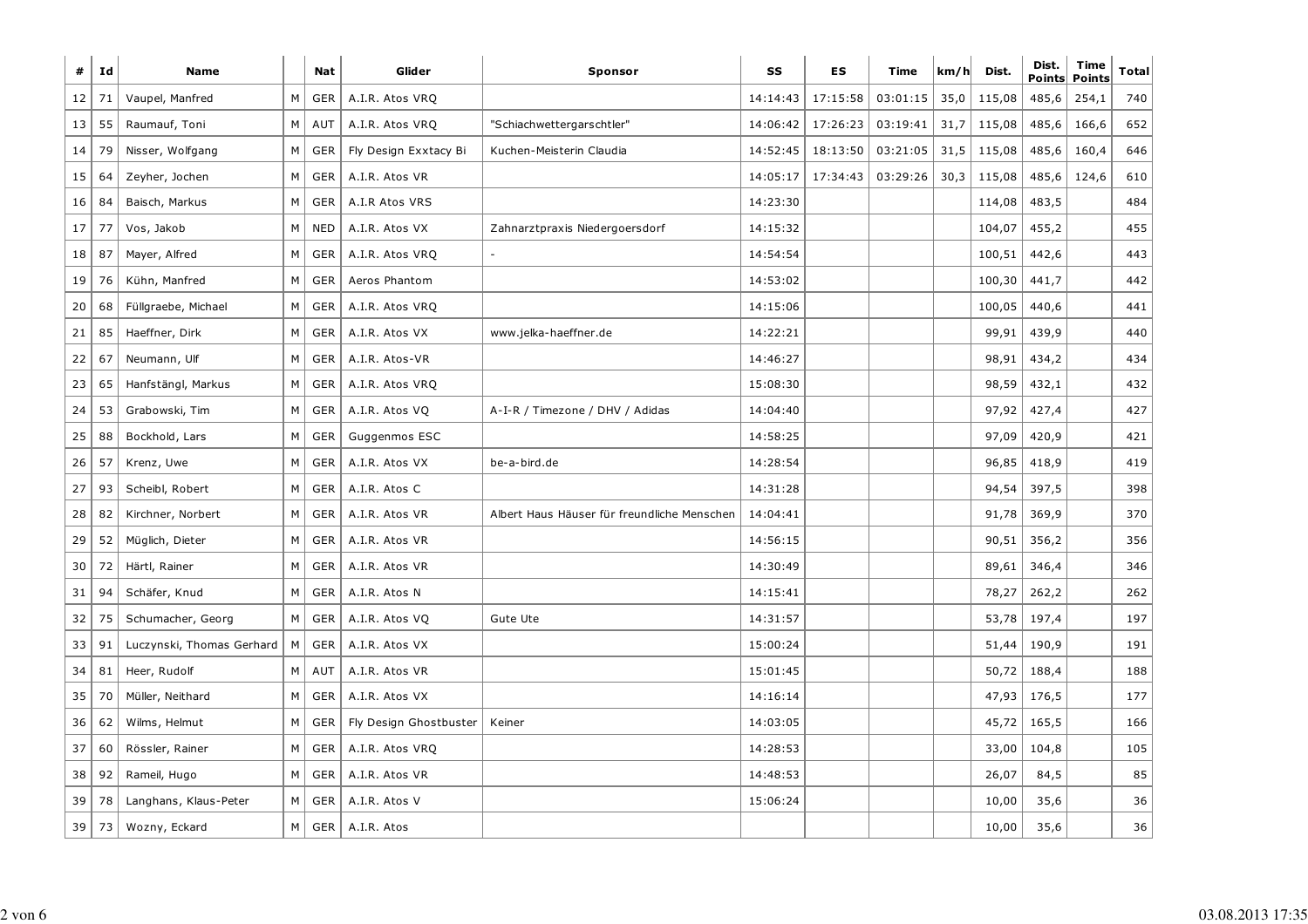#### **Pilots absent from task (ABS)**

**Id Name**

**Pilots not yet processed (NYP)**

**Id Name**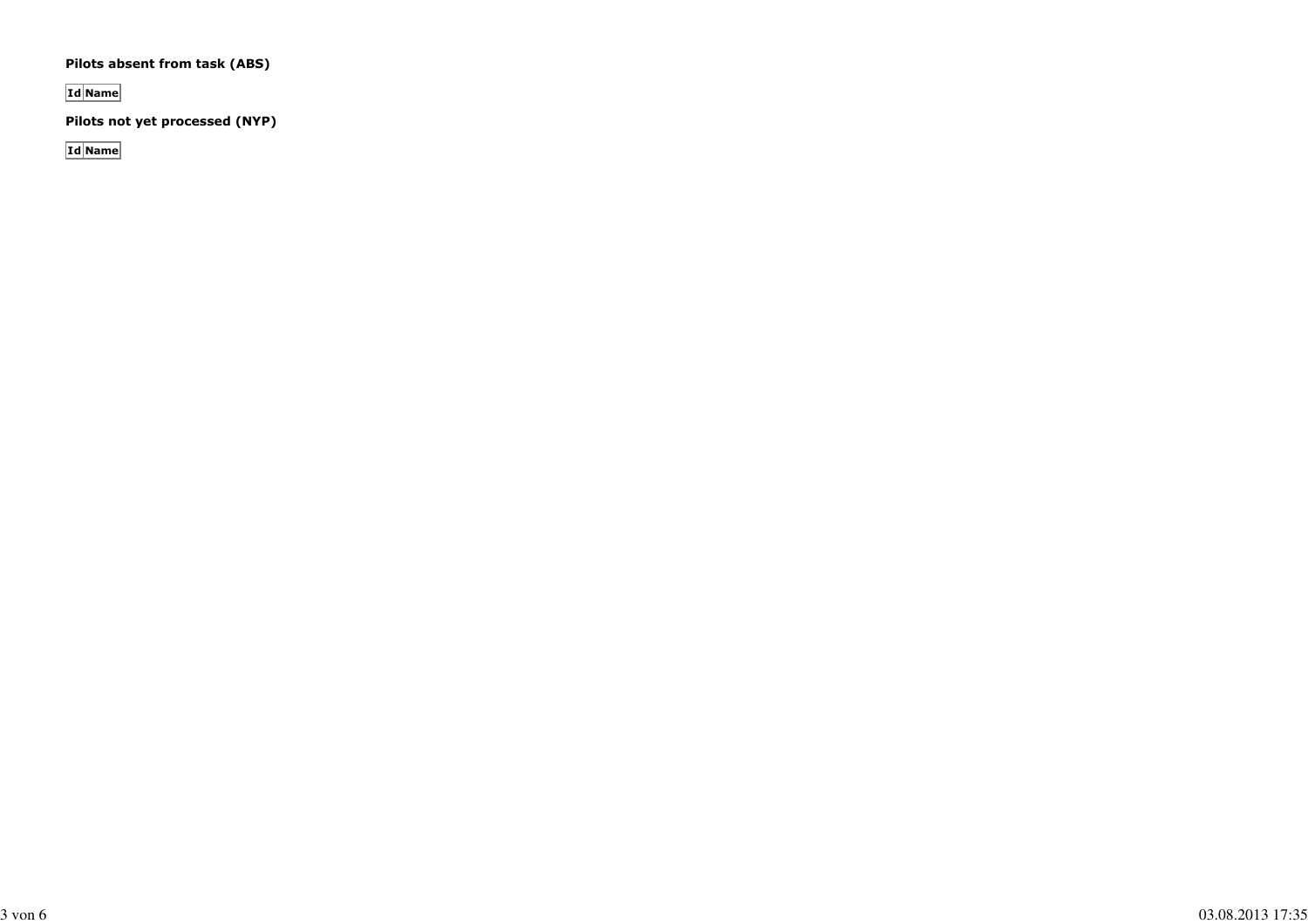#### **Task statistics**

| param                           | value                     |
|---------------------------------|---------------------------|
| ss distance                     | 105.609                   |
| task distance                   | 115.081                   |
| launch_to_ess_distance          | 115.081                   |
| no_of_pilots_present            | 40                        |
| no_of_pilots_flying             | 40                        |
| no_of_pilots_lo                 | 25                        |
| no_of_pilots_reaching_nom_dist  | 34                        |
| no_of_pilots_reaching_es        | 15                        |
| no_of_pilots_reaching_goal      | 15                        |
| sum flown distance              | 3597.623                  |
| best dist                       | 115.081                   |
| best_time                       | 2.4566666666667           |
| worst_time                      | 3.49055555555556          |
| no_of_pilots_in_competition     | 40                        |
| no_of_pilots_landed_before_stop | $\Omega$                  |
| sum_dist_over_min               | 3207.854                  |
| sum_real_dist_over_min          | 3207.854                  |
| sum_flown_distances             | 3597.623                  |
| best_real_dist                  | 115.081                   |
| last_start_time                 | 2013-08-01T15:18:45+02:00 |
| first_start_time                | 2013-08-01T13:50:02+02:00 |
| first_finish_time               | 2013-08-01T16:39:24+02:00 |
| max_time_to_get_time_points     | 4.0240423927345           |
| no_of_pilots_with_time_points   | 15                        |
| k                               | 0.375                     |
| arrival_weight                  | 0                         |
| departure_weight                | 0                         |
| leading_weight                  | 0                         |
| time_weight                     | 0.514439453125            |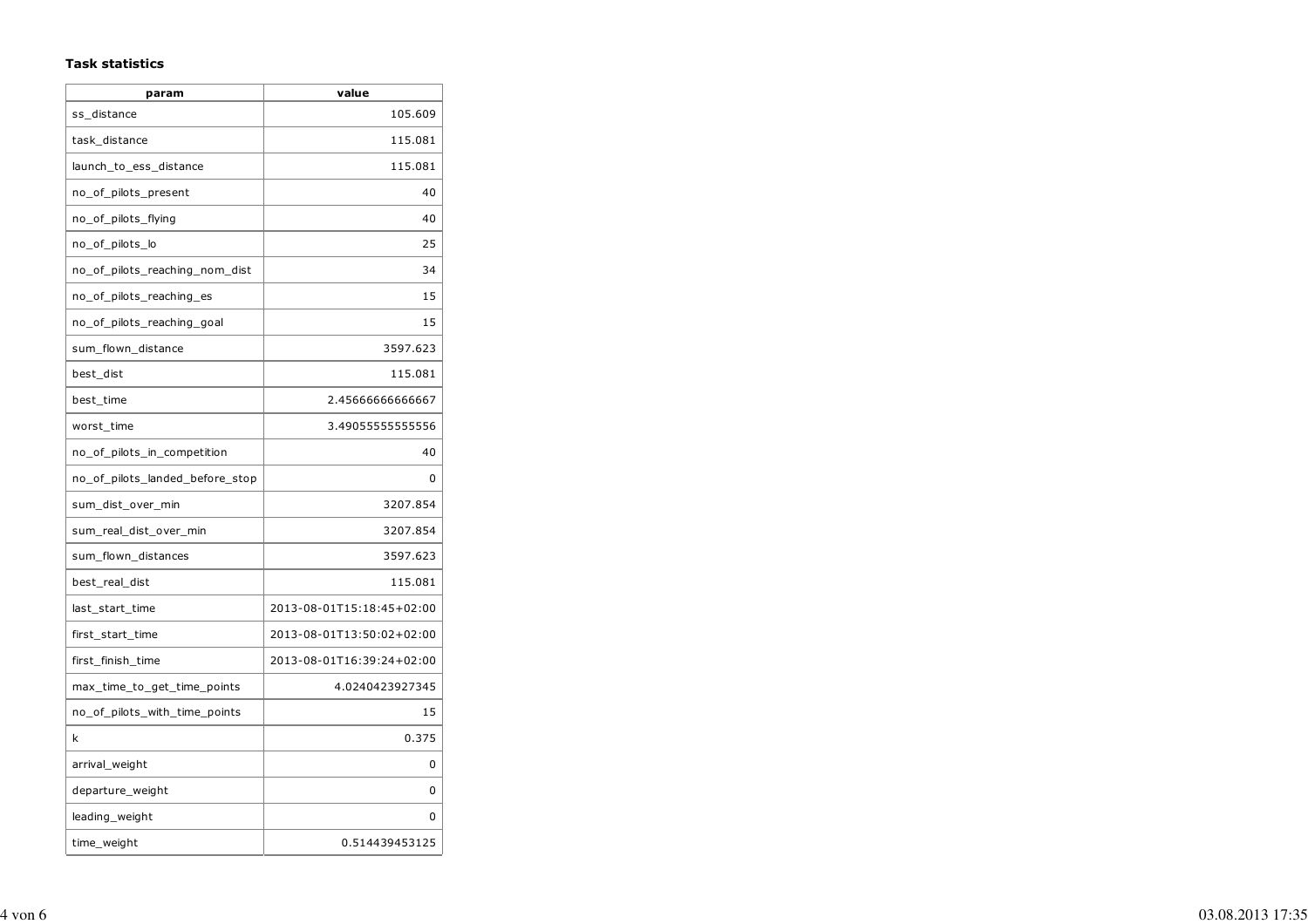| param                        | value          |
|------------------------------|----------------|
| distance_weight              | 0.485560546875 |
| smallest leading coefficient | 0              |
| available_points_distance    | 485.560546875  |
| available_points_time        | 514.439453125  |
| available_points_departure   | O              |
| available_points_leading     | ŋ              |
| available_points_arrival     | O              |
| time_validity                | 1              |
| launch_validity              | 1              |
| distance_validity            | 1              |
| stop_validity                | 1              |
| day_quality                  | 1              |

### **Scoring formula settings**

| param                                        | value    |  |  |
|----------------------------------------------|----------|--|--|
| id                                           | GAP2011  |  |  |
| use_distance_points                          | 1        |  |  |
| use_time_points                              | 1        |  |  |
| use_departure_points                         | 0        |  |  |
| use_leading_points                           | 0        |  |  |
| use arrival position points                  | $\Omega$ |  |  |
| use_arrival_time_points                      | 0        |  |  |
| time_points_if_not_in_goal                   | 0.8      |  |  |
| jump_the_gun_factor                          | O        |  |  |
| jump_the_gun_max                             | 0        |  |  |
| use_1000_points_for_max_day_quality          | $\Omega$ |  |  |
| normalize_1000_before_day_quality            | 0        |  |  |
| time_validity_based_on_pilot_with_speed_rank | 1        |  |  |
| bonus_gr                                     | 0        |  |  |
| no_pilots_in_goal_factor                     | 1        |  |  |
| task_stopped_factor                          | 1        |  |  |